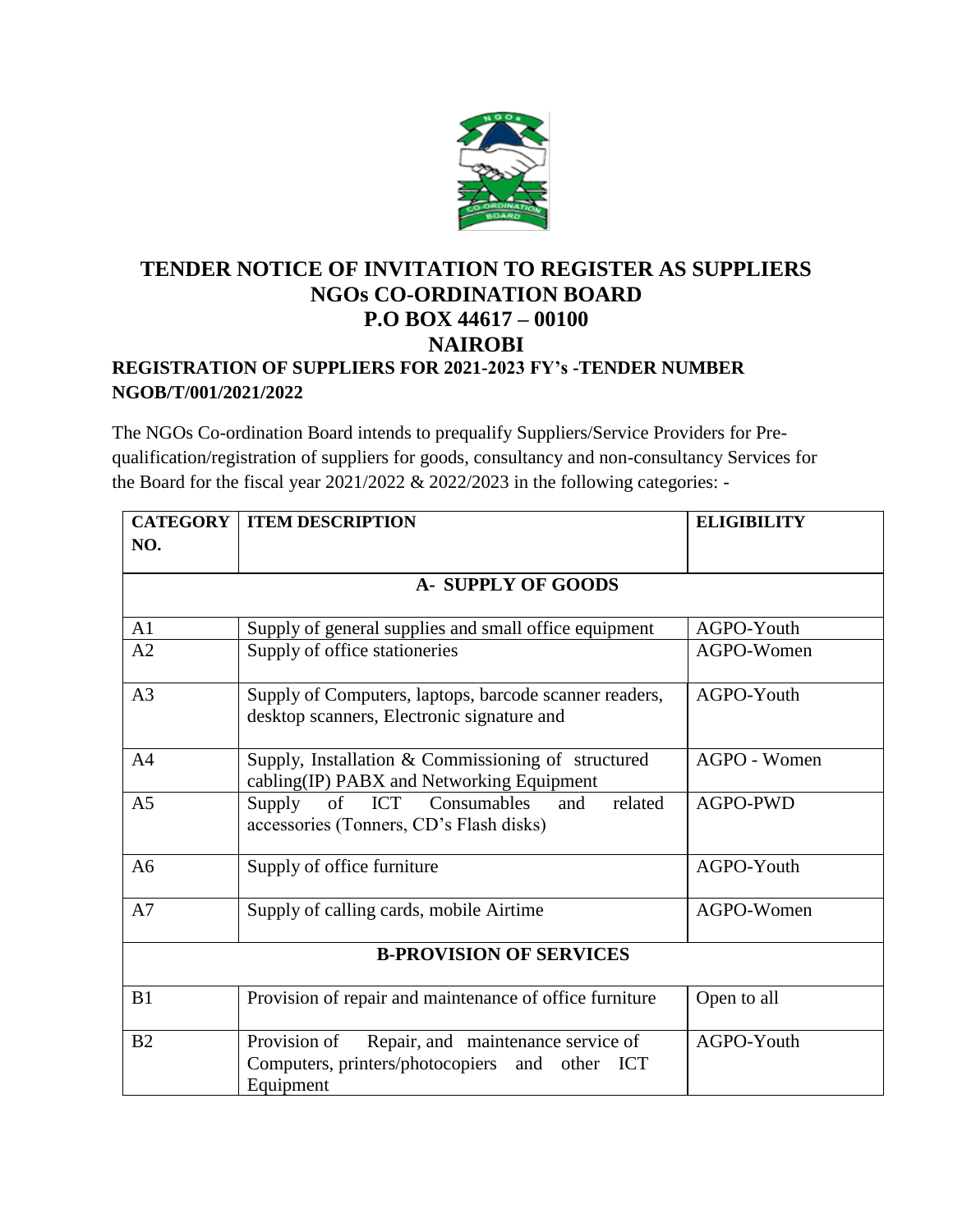| B <sub>3</sub>                             | Provision of Internet Services                                                           | Open to all |  |
|--------------------------------------------|------------------------------------------------------------------------------------------|-------------|--|
| <b>B4</b>                                  | Provision of G-Suite – Basic email services                                              | Open to all |  |
| <b>C. PROVISION OF CONSULTANCY SERVICE</b> |                                                                                          |             |  |
| C1                                         | Provision of Consultancy services on Human Resource Open to all<br>Management            |             |  |
| C <sub>2</sub>                             | Provision of consultancy services for Website improvement                                | Open to all |  |
| C <sub>3</sub>                             | Provision of media consultancy services                                                  | Open to all |  |
| C <sub>4</sub>                             | Provision of Consultancy services for editing and report writing Open to all<br>services |             |  |

The tender documents containing submission information, detailed terms and conditions of the tenders may be obtained from the Board's Cash Office, located on the 15<sup>th</sup> floor of Co-operative Bank House between 9.00 a.m. and 4.00 p.m. at a fee of KSh. 1,000 deposited in Board's bank account as detailed below: -

## **Bank Name: Co-operative Bank Co-op House Branch Account Name: NGOs Co-ordination Board Account Number: 01136030582102**

Applicants may also download the document from the Board's website [www.ngobureau.go.ke](http://www.ngobureau.go.ke/) or PPIP portal [www.tenders.go.ke](http://www.tenders.go.ke/) at no fee and **MUST** register their interest immediately by sending an email to [procurement@ngobureau.go.ke](mailto:procurement@ngobureau.go.ke) stating their names, tender no., category, email, postal address/physical address and telephone no. for the purposes of receiving any tender clarifications and /or addendums if need be.

Applications for tenders shall be submitted in a sealed envelope marked with tender name and category number and deposited in the tender box at the Board's offices during normal office hours  $(8.00 a.m. - 5.00 p.m.).$  Tender applications can be addressed or posted to: -

> **The Executive Director, NGOs Co-ordination Board, P.O Box 44617 – 00100 NAIROBI TEL: 020-2214813, 2213938**